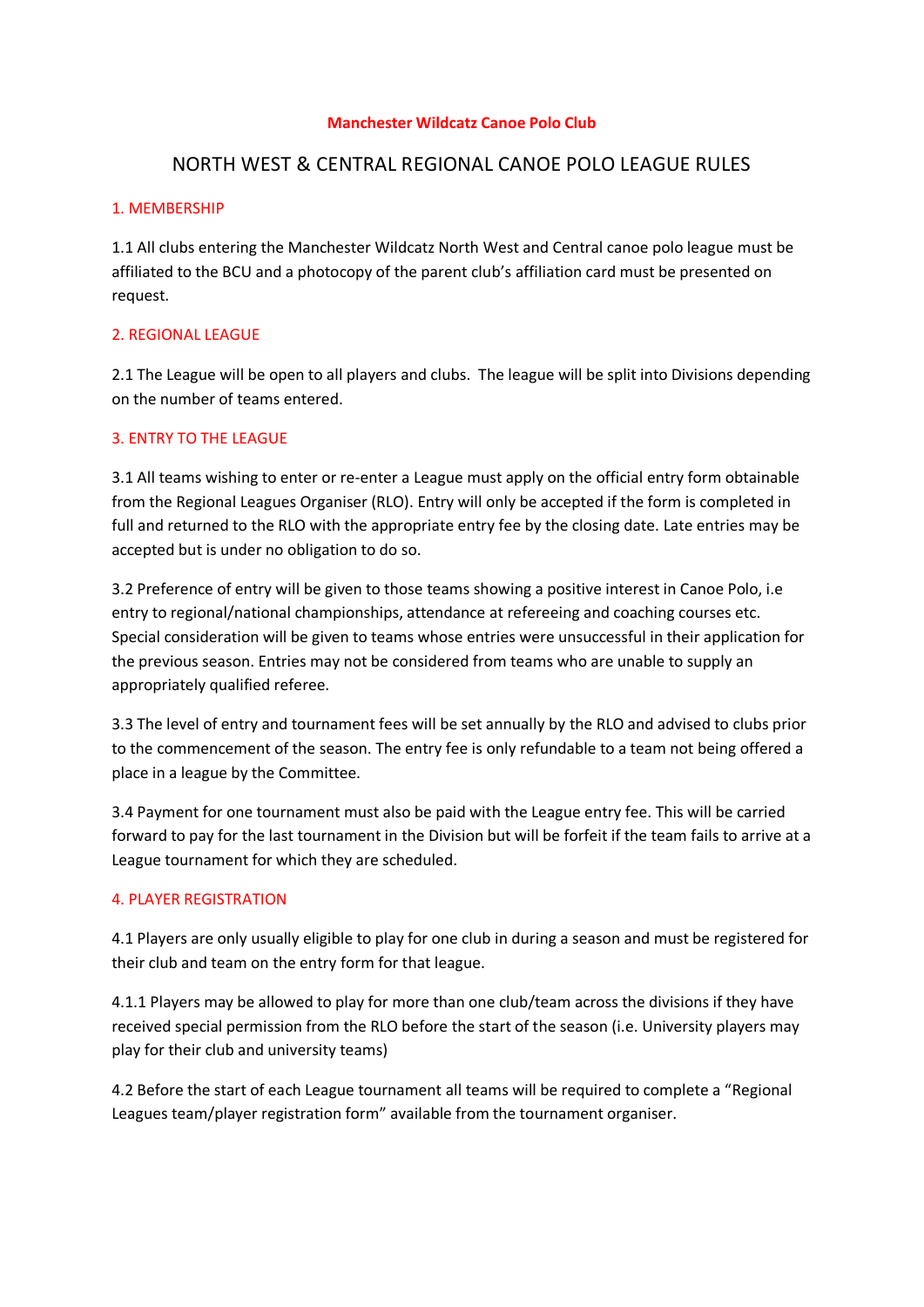#### 5. TRANSFER OF PLAYERS BETWEEN TEAMS/CLUBS

5.1 Clubs with more than one team may transfer one or more players from each team to play in another team in the same Division or higher provided the RLO and League Division Secretary/Tournament Organiser are informed in writing prior to the commencement of the tournament. Players transferred in this way must complete the season with their new team. No player may compete in more tournaments than those allocated to teams in that Division.

5.2 A player registered with a lower division team may play up for a team in a higher division. Once a player has played up in more than one tournament for a team he/she will not be allowed to play again for the team in the lower division. No individual may play more than one additional tournament than they would have played in the division that they were originally registered.

5.3 Players who have not played for the Club with which they originally registered must seek permission from the RLO to register to play for another club in the same category of competition.

5.4 Players unable to complete a full season with the club with which they originally registered due to a major change in personal circumstances may apply in writing to the RLO for permission to transfer to another club.

## 6. REFEREEING

6.1 All teams in Divisions 1 Open will be required to provide a Grade 3 referee or above for all tournaments entered. Failure to do so will incur a fine of £20. Teams in other leagues are required to provide at least a Grade 4 referee.

6.2 Clubs having several teams in the Regional Leagues must have sufficient qualified referees to officiate for their teams should tournaments clash.

6.3 Any team unable to provide a referee for a tournament must notify the League Division secretary as soon as possible.

6.4 A team's nominated referee will be required to officiate at a tournament, a number of games equal to that which the team is due to play in.

6.5 The Referee will be responsible for not allowing any unsafe equipment to be used during the tournament.

## 7. DIVISION AND TOURNAMENT ORGANISATION

7.1 Where a Division contains 10 teams there will be six tournaments with each team attending four.

Where a Division contains 8 teams there will be normally be four tournaments with each team attending three.

7.2 In each Division each team will play every other team twice during the season.

7.3 Wherever possible venues providing a pitch length of 35 metres will be used and otherwise preferably over 30 metres.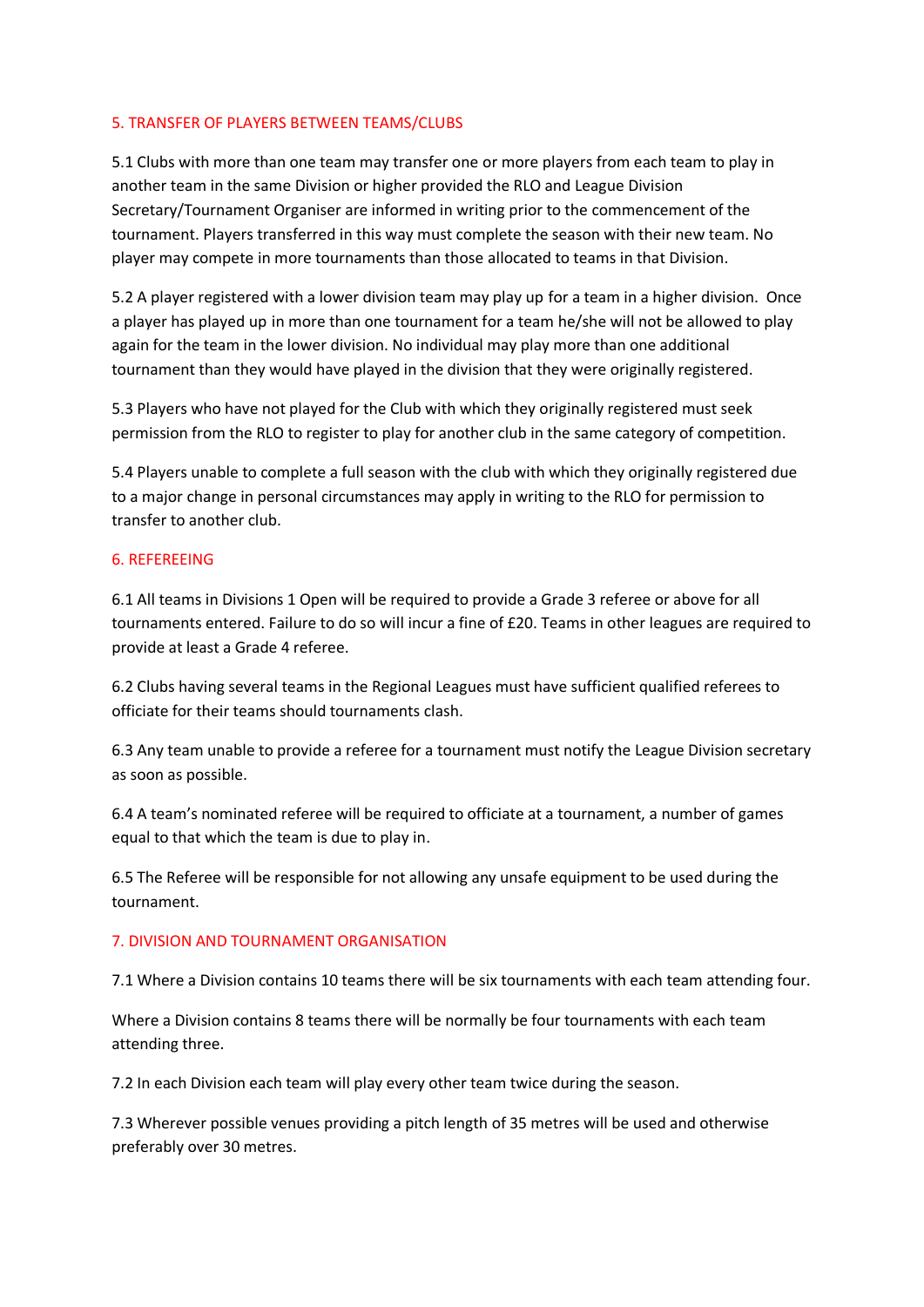7.4 Points will be awarded as follows: 3 for a win, 2 for a draw, 1 for a loss, and 0 for failing to field a team. A forfeited game will be deemed to be a 3-0 win for the attending team.

7.5 Any teams missing league tournaments or play offs will be required to pay their full share of the pool hire charges as if they had attended. Referee fines will also be payable unless a minimum of 1 weeks' notice is given. Failure to do so may result in disqualification of the club from the league. Any team missing two or more tournaments will not be accepted for entry the following season. Any team missing one tournament may not be accepted for entry the following season.

7.6 Venues must be booked to permit 15 minutes time for each game. (15 x 6 minute half games in 4 hours)

7.7 Tournaments and matches will start at the appointed time with matches being 8 minutes each way with 1 minute interval at half time. Under exceptional circumstances i.e. broken goal etc, games may be shortened to a minimum of 6 minutes each way.

7.8 Order of play, lists of referees and other information for each tournament will be prepared by the League Division organiser prior to the start of the season wherever possible. Any additional information and final match details will, in any event, be sent by first class post or e-mail at least 7 days prior to the tournament. Results of a tournament will be sent to each team in a Division and the RLO within 21 days of the tournament.

7.9 The League Division organiser will arrange for the running of the tournament, provision of timekeepers, scorers, goals, end ropes, clearance of rubbish, etc, with the designated club/clubs.

7.10 Teams will ensure that they are changed and ready at the poolside to take to the water at the appropriate time. Teams arriving late will not have matches altered for them and will be recorded as not having fielded a team for any matches they miss unless they justify their lateness to the Tournament Organiser's satisfaction. In such cases the Organiser has the right to re-arrange the playing order as he/she sees fit.

7.11 Wherever possible teams should ensure that all boats and other equipment are left at the ends of the pool and not along the poolside. All players and equipment must be kept well away from the areas used by the referees.

## 8. PROMOTIONS AND DEMOTIONS

8.1 Subject to paragraph 8.4, promotions and demotions between League Divisions will take place on the completion of all league games at the end of the season. Prizes will be awarded to the first and second placed teams in each Division.

8.2 The bottom two teams in Open Division 1 will be demoted to Open Division 2 and be replaced by the top two teams from Open Division 2.The bottom two teams of Open Division 2 will be demoted to Open Division 3 and be replaced by the top two teams from Open Division 3.

8.3 In order to decide end of season League positions where two or more teams have gained the same points they will be ranked based on the following criteria;

i. Goal difference